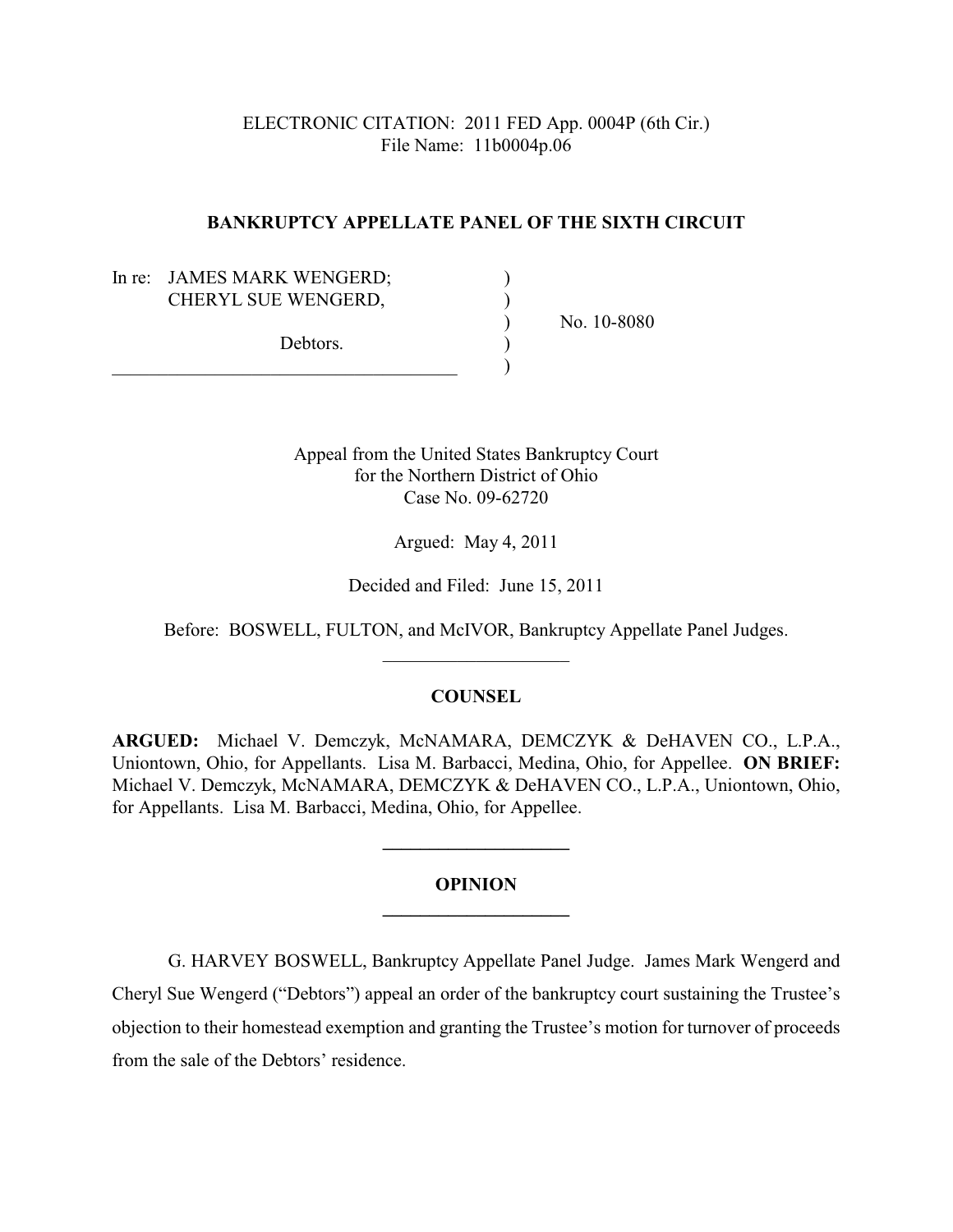#### **I. ISSUE ON APPEAL**

The issue raised by this appeal is whether the bankruptcy court erred in sustaining the Trustee's objection to the Debtors' homestead exemption and granting the Trustee's motion for turnover of proceeds from the sale of the Debtors' residence.

#### **II. JURISDICTION AND STANDARD OF REVIEW**

We have jurisdiction to decide this appeal. The United States District Court for the Northern District of Ohio has authorized appeals to the Panel, and neither party timely elected to have this appeal heard by the district court. 28 U.S.C.  $\S$ § 158(b)(6), (c)(1). A final order of the bankruptcy court may be appealed as of right pursuant to 28 U.S.C. § 158(a)(1). An order on an objection to a debtor's claim of exemption is final for purposes of appeal. *See Menninger v. Schramm* (*In re Schramm*), 431 B.R. 397, 399 (B.A.P. 6th Cir. 2010) (citing *Wicheff v. Baumgart* (*In re Wicheff*), 215 B.R. 839, 840 (B.A.P. 6th Cir. 1998)). The bankruptcy court's order granting the Trustee's motion for turnover is also a final, appealable order. *Bailey v. Suhar* (*In re Bailey*), 380 B.R. 486, 488 (B.A.P. 6th Cir. 2008).

The bankruptcy court's conclusions of law are reviewed *de novo*. *Darrohn v. Hildebrand* (*In re Darrohn*), 615 F.3d 470, 474 (6th Cir. 2010). The bankruptcy court's application or interpretation of state law is a conclusion of law. *In re Schramm*, 431 B.R. at 399. "Interpretation of a state's exemption statute involves a question of law and is reviewed *de novo*." *Id*. "Under a *de novo* standard of review, the reviewing court decides an issue independently of, and without deference to, the trial court's determination." *Menninger v. Accredited Home Lenders* (*In re Morgeson*), 371 B.R. 798, 800 (B.A.P. 6th Cir. 2007). Essentially, the reviewing court decides the issue "as if it had not been heard before." *Mktg. & Creative Solutions, Inc. v. Scripps Howard Broad. Co.* (*In re Mktg. & Creative Solutions, Inc.*), 338 B.R. 300, 302 (B.A.P. 6th Cir. 2006) (citation omitted). "No deference is given to the trial court's conclusions of law." *Id*. (citations omitted).

#### **III. FACTS**

On July 3, 2009, James Mark Wengerd and Cheryl Sue Wengerd ("Debtors") filed a voluntary petition for relief under chapter 7 of the Bankruptcy Code. At that time, the Debtors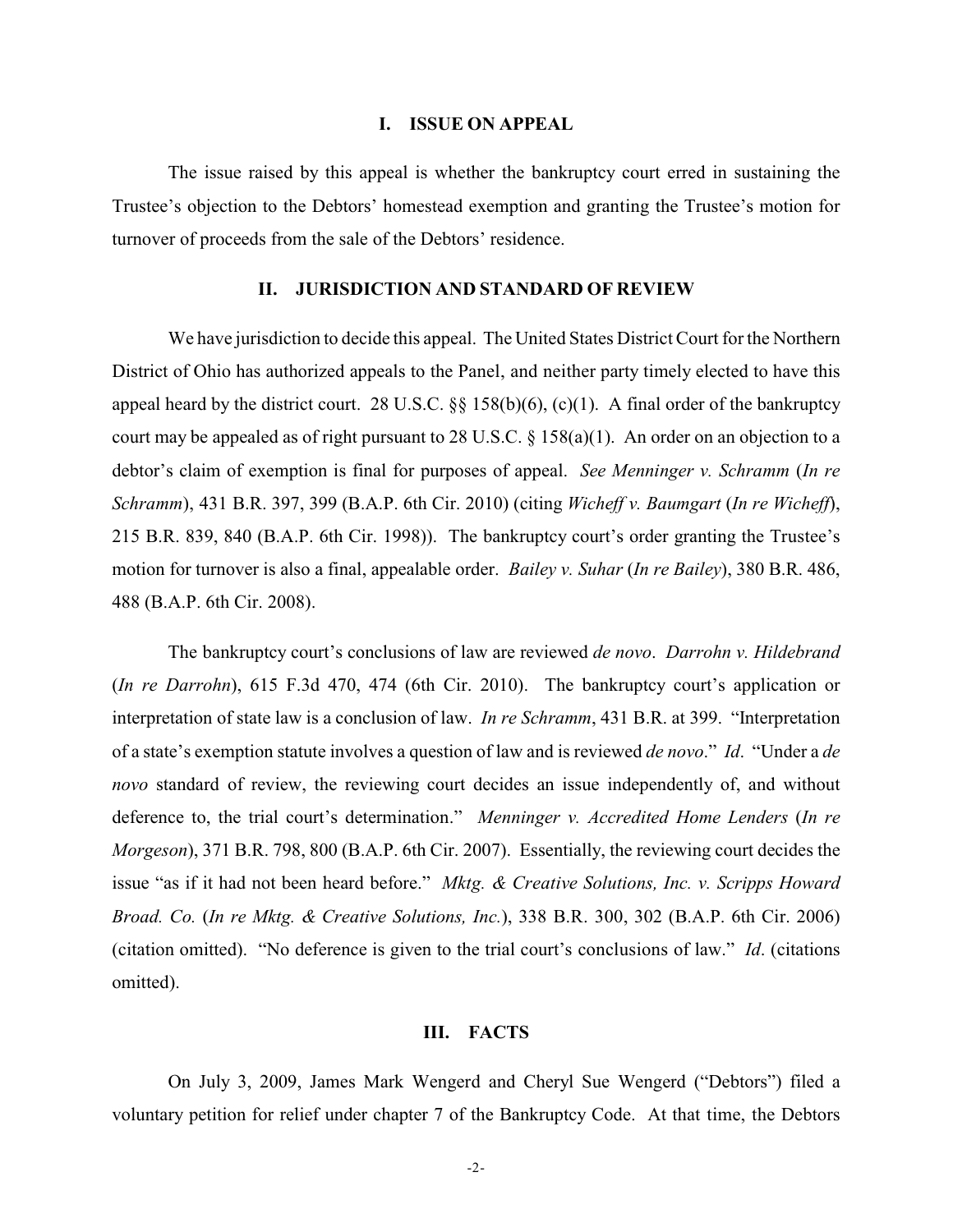resided at 14654 Duquette Ave., N.E., Hartville, Ohio 44632 in a home that they had owned since March 14, 1995. The fair market value of the home was listed on Schedule A as \$205,000.00 with secured debt of \$164,978.92. Pursuant to Ohio Revised Code § 2329.66(A)(1), the Debtors claimed a homestead exemption in the amount of \$40,400.00.

On May 27, 2009, prior to filing their petition for relief, the Debtors entered into a contract to sell their home for \$205,000. They did not disclose the pending sale of their home in their petition, nor did they list the contract to sell on Schedule E, which requires the listing of executory contracts. On their Chapter 7 Individual Debtor's Statement of Intention, they stated that they intended to retain the property. However, James Wengerd testified at deposition that, assuming all went according to plan with the sale of their home, at the time they filed their petition for relief they intended to move to another residence.

On July 7, 2009, four days after they filed their petition, the sale of the home closed. With the proceeds of the sale, the Debtors paid their first and second mortgages. They received the remaining sum of \$34,874.47 on July 8, 2009. At the meeting of creditors, the Debtors testified that they were in possession of the cash from the sale of their home and were using a portion of it for living expenses.

On July 9, 2009, the Debtors executed a contract to move to an apartment in Hesston, Kansas where James Wengerd was enrolled in divinity school. On July 15, 2009, the Debtors arrived and moved into their apartment in Hesston, Kansas. They did not use the funds they received from the sale of their home in Ohio to purchase another home, nor do they intend to do so.

On October 19, 2009, the chapter 7 trustee, Lisa M. Barbacci (the "Trustee"), filed an Objection to Homestead Exemption and Motion for Turnover of Property in which she moved for an order for turnover of the proceeds from the sale of the residence. The Trustee argued that the Debtors could not claim a homestead exemption because they did not intend to reside at the Ohio home post-petition.

Following a status conference at which the parties agreed to submit briefs and allow the court to decide the matter without oral argument, the bankruptcy court issued an opinion and order sustaining the Trustee's objection to the Debtors' homestead exemption and granting the Trustee's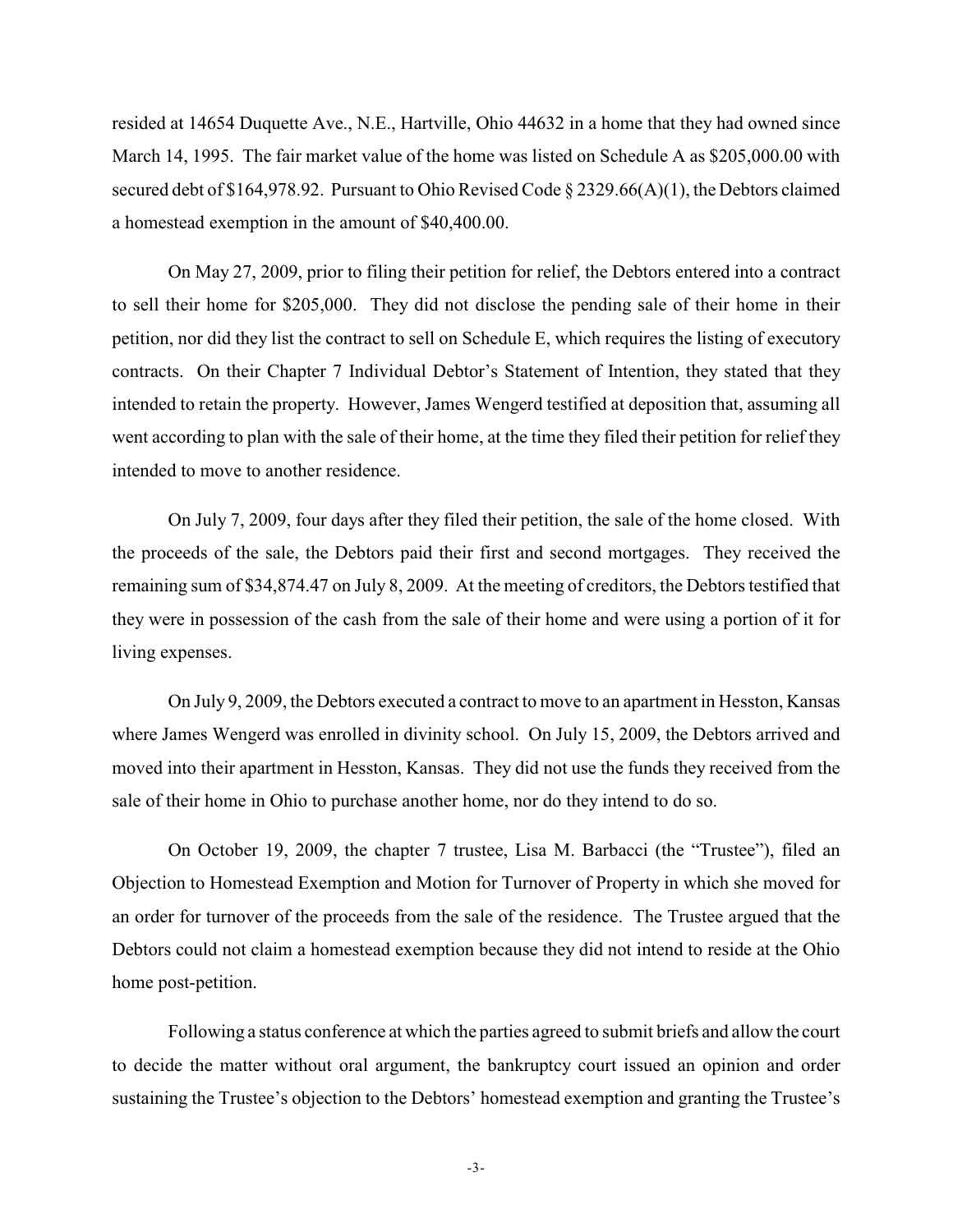motion to turn over the proceeds from the sale of the Debtors' home. The court found that a "debtor cannot claim a homestead exemption if, through his pre-petition behavior, he shows a clear intent to abandon the property immediately post-petition." (Bankr. Ct. Docket #76, Memorandum of Opinion, Oct. 14, 2010, at 3.) Based upon this finding, the court then held that these Debtors could not claim a homestead exemption because they had shown a clear intent to abandon their Ohio home by entering into a sales contract pre-petition and ultimately selling the property three days after filing their petition for relief.

The Debtors' timely appeal followed.

# **IV. DISCUSSION**

The Debtors' bankruptcy estate consists of all of their legal and equitable interests in all property. *See* 11 U.S.C. § 541(a)(1). The Bankruptcy Code permits the Debtors to exempt certain enumerated property from the estate. *See* 11 U.S.C. § 522. Pursuant to 11 U.S.C. § 522(b), Ohio has elected to opt out of the federal exemptions and create its own exemptions. *See* Ohio Rev. Code § 2329.66. The Trustee bears the burden of establishing by a preponderance of the evidence that the exemption claimed should not be allowed. Fed. R. Bankr. P. 4003(c); *Baumgart v. Alam* (*In re Alam*), 359 B.R. 142, 147 (B.A.P. 6th Cir. 2006) (citation omitted). In order to effectuate the goals of providing honest debtors a fresh start and affording debtors life's basic necessities, Ohio courts follow the rule that exemption statutes are to be construed liberally in favor of the debtors, and that any doubt in interpretation should be in favor of granting the exemption. *See In re Alam*, 359 B.R. at 147-48; *Daugherty v. Cent. Trust Co. of Ne. Ohio, N.A.*, 504 N.E.2d 1100, 1104 (Ohio 1986).

The exemption at issue in this appeal is Ohio Rev. Code  $\S 2329.66(A)(1)$ , which provides in pertinent part:

> (A) Every person who is domiciled in this state may hold property exempt from execution, garnishment, attachment, or sale to satisfy a judgment or order, as follows:

> > $(1)$ ...

(b) . . . [T]he person's interest, not to exceed twenty thousand two hundred dollars, in one parcel or item of real or personal property that the person or a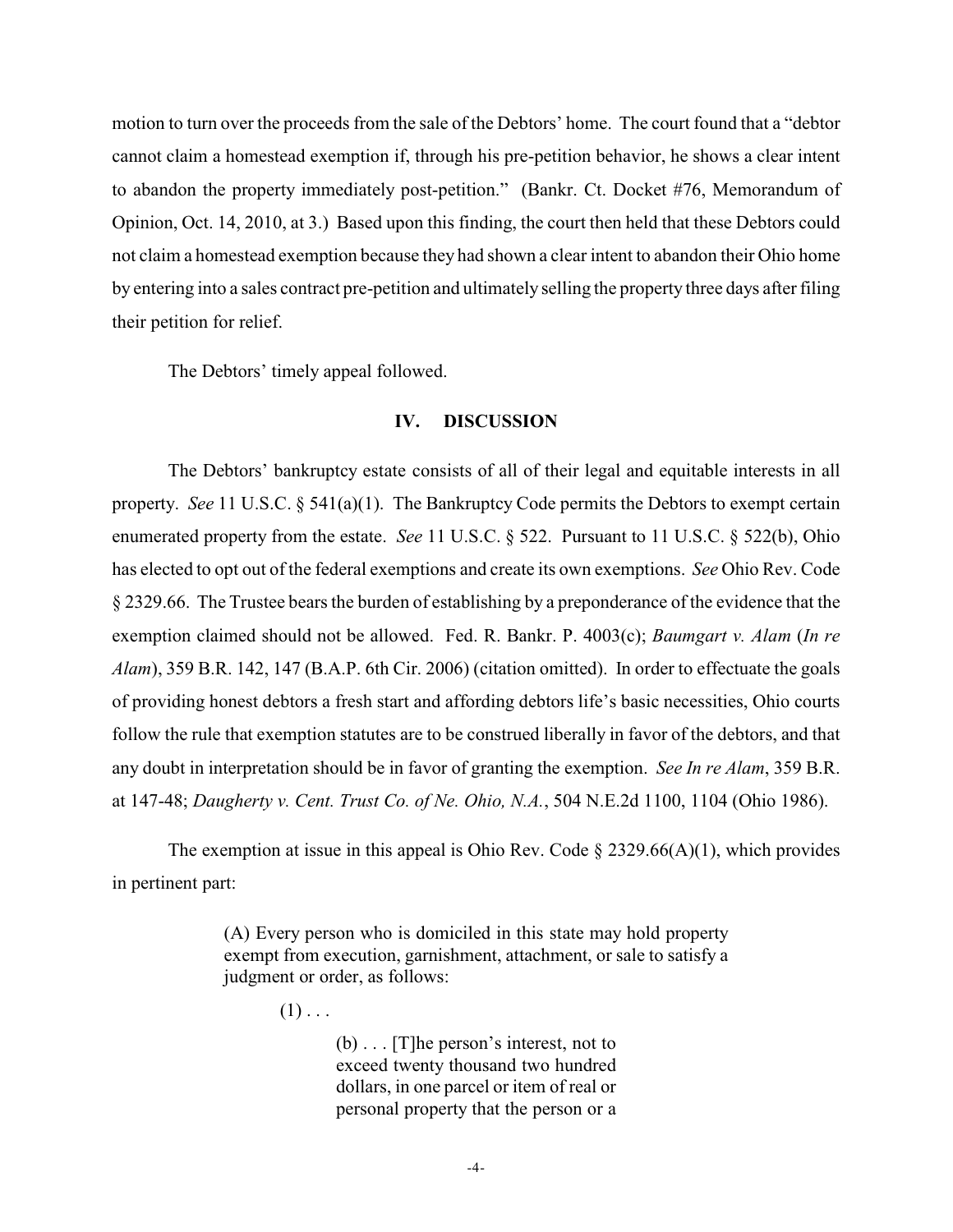## dependent of the person uses as a residence.

The Debtors argue that the bankruptcy court erred in sustaining the Trustee's objection to their homestead exemption because they were using the Ohio home as their principal residence on the date they filed their petition for relief. They assert that a requirement to intend to remain at the property in order to claim the exemption is contrary to the policy of liberally construing exemption statutes in favor of the debtor, and contrary to the plain meaning of the exemption statute which does not address the intent of debtors.

The Trustee, however, asserts that for over 100 years Ohio courts have recognized the intent to occupy a homestead as the necessary element in establishing an allowable homestead exemption. Therefore, the mere fact that the Debtors resided in the Ohio home on the date of filing is insufficient to claim the homestead exemption. The Trustee argues that the Debtors were merely temporary occupants of the Ohio home because they had signed a contract to sell and, because they had no intention to make the Ohio home their permanent residence, they are not entitled to a homestead exemption. In support of her position, she cites to Ohio case law allowing a debtor to claim the homestead exemption where he has temporarily abandoned the property, but lacks the intent to abandon it permanently. *See, e.g., Jackson v. Reid*, 32 Ohio St. 443 (Ohio 1877) (despite debtor's temporary absence from homestead, exemption was allowed because evidence showed no intention to permanently abandon); *Wetz v. Beard,* 12 Ohio St. 431 (Ohio 1861) (exemption allowed where temporary removal without intent to abandon homestead); *Meadow Wind Health Care Ctr. v. McInnes*, No. 1999CA00338, 2000 WL 1055938 (Ohio Ct. App. July 24, 2000) (temporary removal with no intent to abandon insufficient to deny exemption; for exemption purposes, abandonment consists of both actually leaving and intent to abandon); *In re Cameron*, 25 B.R. 119 (Bankr. N.D. Ohio 1982) (absence from residence at time of filing is not always sufficient, in itself, to extinguish right to use homestead exemption; intent to return may preserve exemption).

 The cases cited by the Trustee are inapposite as they do not address the issue before the Panel-whether a debtor who has used, and is currently using, a home for a principal residence must also intend to occupy the residence in the *future* to claim a homestead exemption. In fact, no Ohio state court has addressed this issue. The Panel therefore must anticipate how the Ohio Supreme Court would resolve the issue. In this regard, the Panel notes that several bankruptcy courts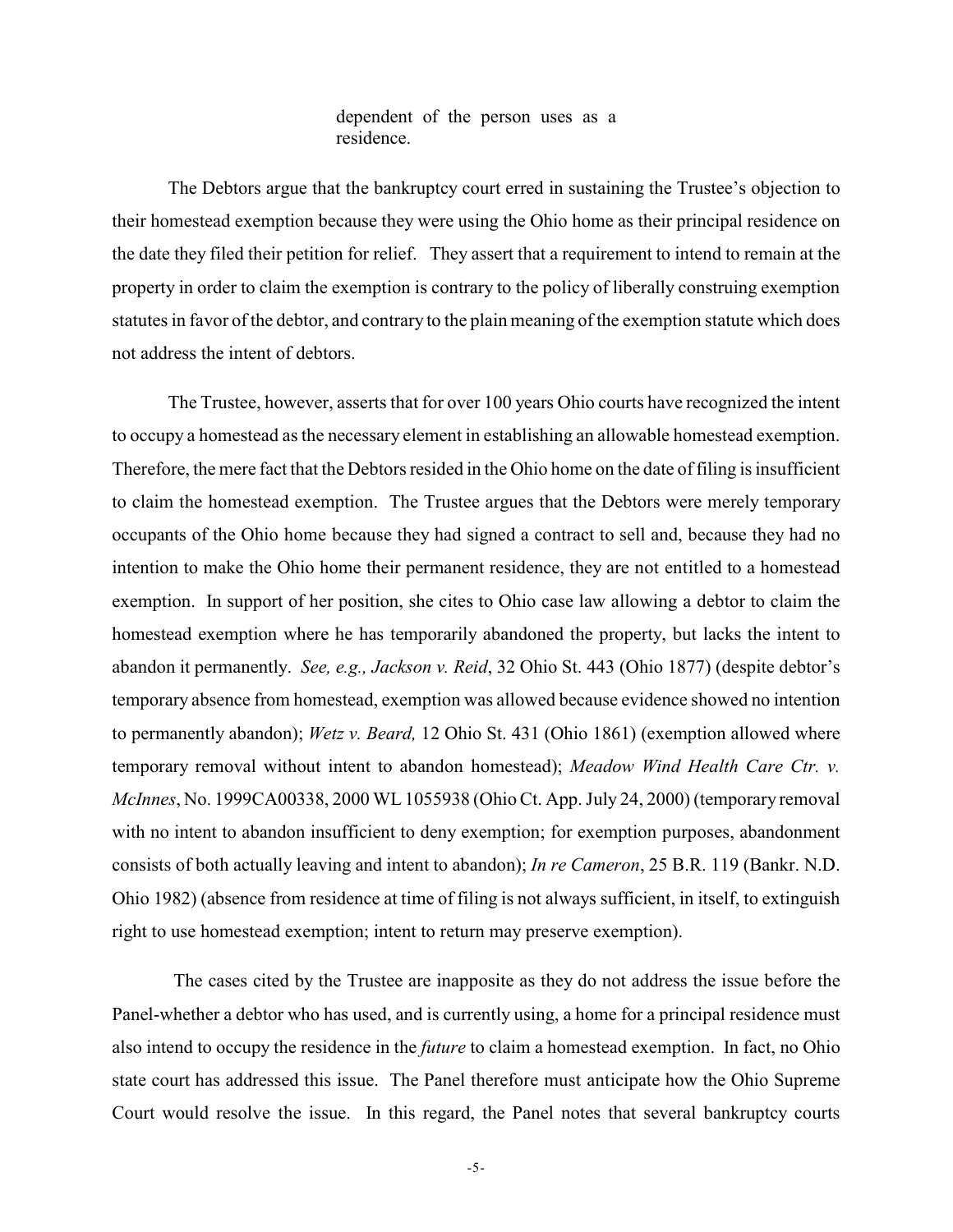interpreting Ohio law have addressed the issue, albeit with differing results. *Compare In re Cope*, 80 B.R. 426, 428 (Bankr. N.D. Ohio 1987) (holding debtor entitled to a homestead exemption because residence continues until property is abandoned; intent to abandon at some future time does not end debtor's use of property as residence), *with In re Garland*, 98 B.R. 767, 770 (Bankr. S.D. Ohio 1989), *and In re Pagan*, 66 B.R. 196 (Bankr. N.D. Ohio 1986) (both holding debtor not entitled to homestead exemption because "residence" requires an intention to continue living at the property).

In *Cope*, the debtor filed a petition for relief and claimed the Ohio homestead exemption in a house he owned and had resided in for a number of years. At the time of that filing, the home was used as the debtor's residence. However, three days after filing his petition, the debtor moved from and abandoned the property. Based upon the debtor's abandonment of the property three days after filing, the trustee objected to the claimed exemption. The bankruptcy court denied the trustee's objection and allowed the exemption because the debtor was using the property as a residence at the time he filed his petition and claimed the exemption. *In re Cope*, 80 B.R. at 428.

In reaching its conclusion, the *Cope* court first explained that "[c]ase law strongly supports the proposition that a debtor's right to exemptions is determined as of the date the Petition is filed." *Id.* at 427 (citing, *inter alia, White v. Stump*, 266 U.S. 310, 45 S. Ct. 103 (1924)). The court then went on to explain that once a debtor establishes a residence, it continues until the property is abandoned, and abandonment is not established by a mere intent to leave the property at some time in the future. Rather, "abandonment" consists of both an intent to abandon and actually leaving the property. *Id*. at 428. According to the *Cope* court, the language of the exemption statute, "uses as a residence," also supports allowing a debtor's exemption despite an intent to abandon in the future. "When this language is coupled with the fact that a debtor's right to exemptions is determined as of the date the Petition is filed, the Court must find that an intent to abandon the property in the future does not defeat the exemption." *Id*.

In *In re Pagan*, 66 B.R. 196, the bankruptcy court reached the opposite conclusion. In *Pagan*, the debtor claiming a homestead exemption was living in the residence on the date of filing his bankruptcy petition, but had procured another residence prior to filing and exhibited a specific intention to vacate the premises promptly after filing, and did in fact vacate the residence. The court concluded that a debtor who does not intend to hold the purportedly exempt property as his residence in the future is not a person who falls within the category of persons for whom the exemption statute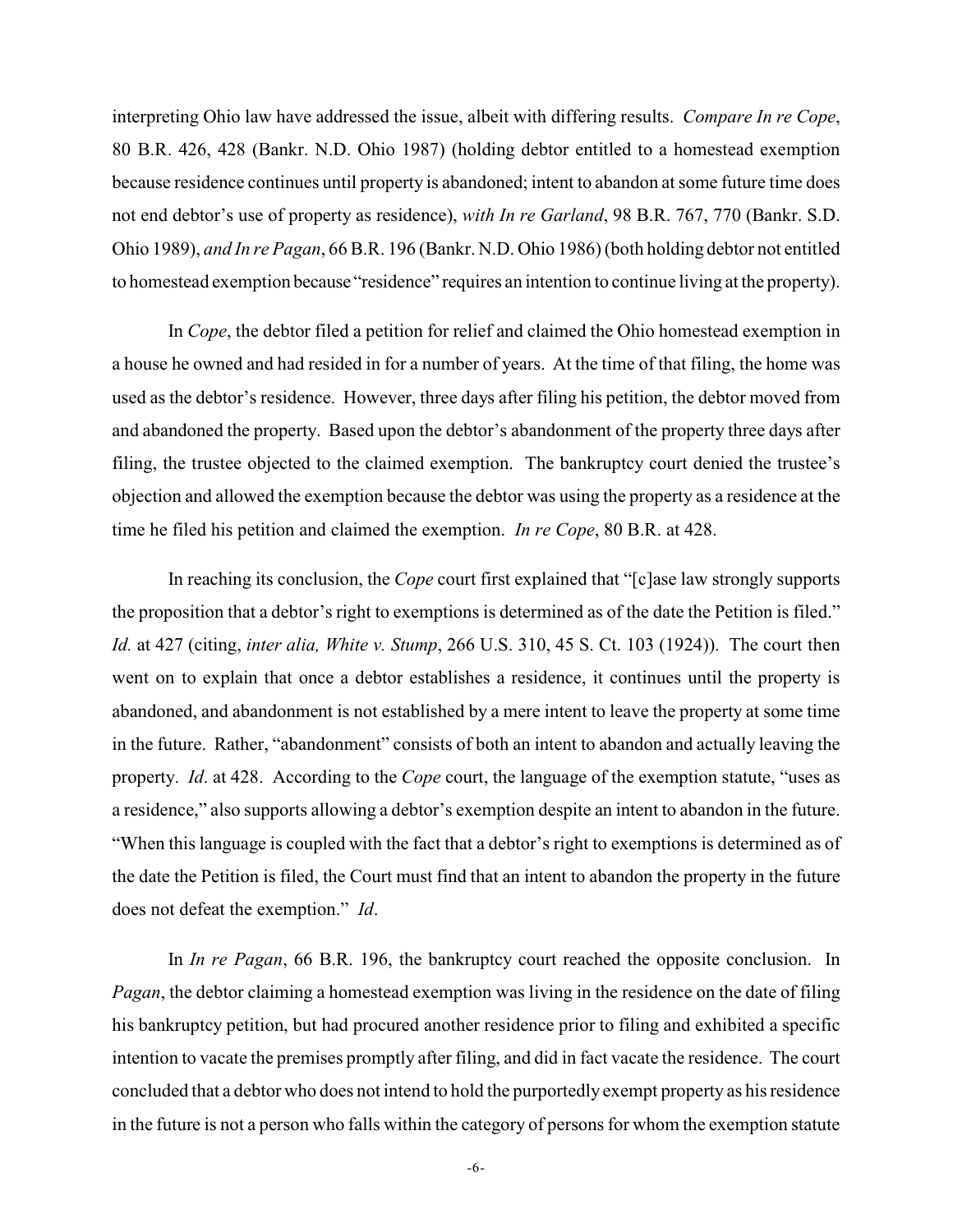was designed to benefit. *In re Pagan*, 66 B.R. at 199-200. Therefore, a debtor, who while living in the residence at the time of filing, exhibits an intent to vacate and does vacate shortly after filing, is not entitled to claim a homestead exemption under Ohio Rev. Code § 2329.66(A)(1). *Id.*

The *Pagan* court based its holding upon the historical purpose of the exemption to provide a home to families of insolvent debtors and cases interpreting prior homestead exemption statutes. *See, e.g., Stewart v. Boyd*, 6 Ohio Dec. Reprint 937, 1880 WL 5769 (Ohio Com. Pl. 1880) (debtor entitled to homestead exemption where he intends to reinvest proceeds of sale in a new residence); *McComb v. Thompson*, 42 Ohio St. 139 (Ohio 1884) (homestead exemption disallowed where debtor sold exempt property and exhibited no intention to use proceeds to purchase another homestead); *Jackson v. Reid*, 32 Ohio St. 443 (Ohio 1877) (debtor entitled to surplus proceeds of sale where property sold to satisfy mortgage lien while debtor indicated intent to hold premises as homestead if he could). Based upon those cases, the court concluded that "the current statute was enacted for the protection of a debtor who has built equity in a home and who, without the benefit derived from the exemption, would be without adequate means of maintaining a home for himself." *In re Pagan*, 66 B.R. at 199.

The bankruptcy court in *Garland* reached a similar conclusion. There, the debtor's wife and children resided in the family home on the date the debtor filed his petition for relief and claimed the homestead exemption. However, the property was listed for sale prior to the petition date, a sale contract was executed shortly after the filing date, and the sale was finalized approximately two monthslater. While acknowledging that, on its face, the exemption statute does not require specific intent to remain in the residence, the bankruptcy court was convinced by the historical origin of the exemption and judicial interpretations of the statute, including the *Pagan* decision, that such specific intent to remain is indeed required. *In re Garland*, 98 B.R. at 769-70.

In the appeal before the Panel, the bankruptcy court also relied upon Ohio case law decided under previous exemption statutes where the subjective intent of the debtor was found important. *See McComb v. Thompson*, 42 Ohio St. 139 (Ohio 1884); *Stewart v. Boyd*, 6 Ohio Dec. Reprint 973 (Ohio Com. Pl. 1880). The court also noted that the "majority" of cases from other states require an intent to stay at the property as a requirement to claiming a homestead exemption. *See, e.g., In re Cole*, 185 B.R. 95, 97 (Bankr. D. Me. 1995) (applying Maine statute); *In re Crippen*, 36 B.R. 7, 9 (Bankr. E.D. Mo. 1983) (applying Missouri statute); *Ray v. Metzger*, 165 S.W. 2d 207, 210 (Tex.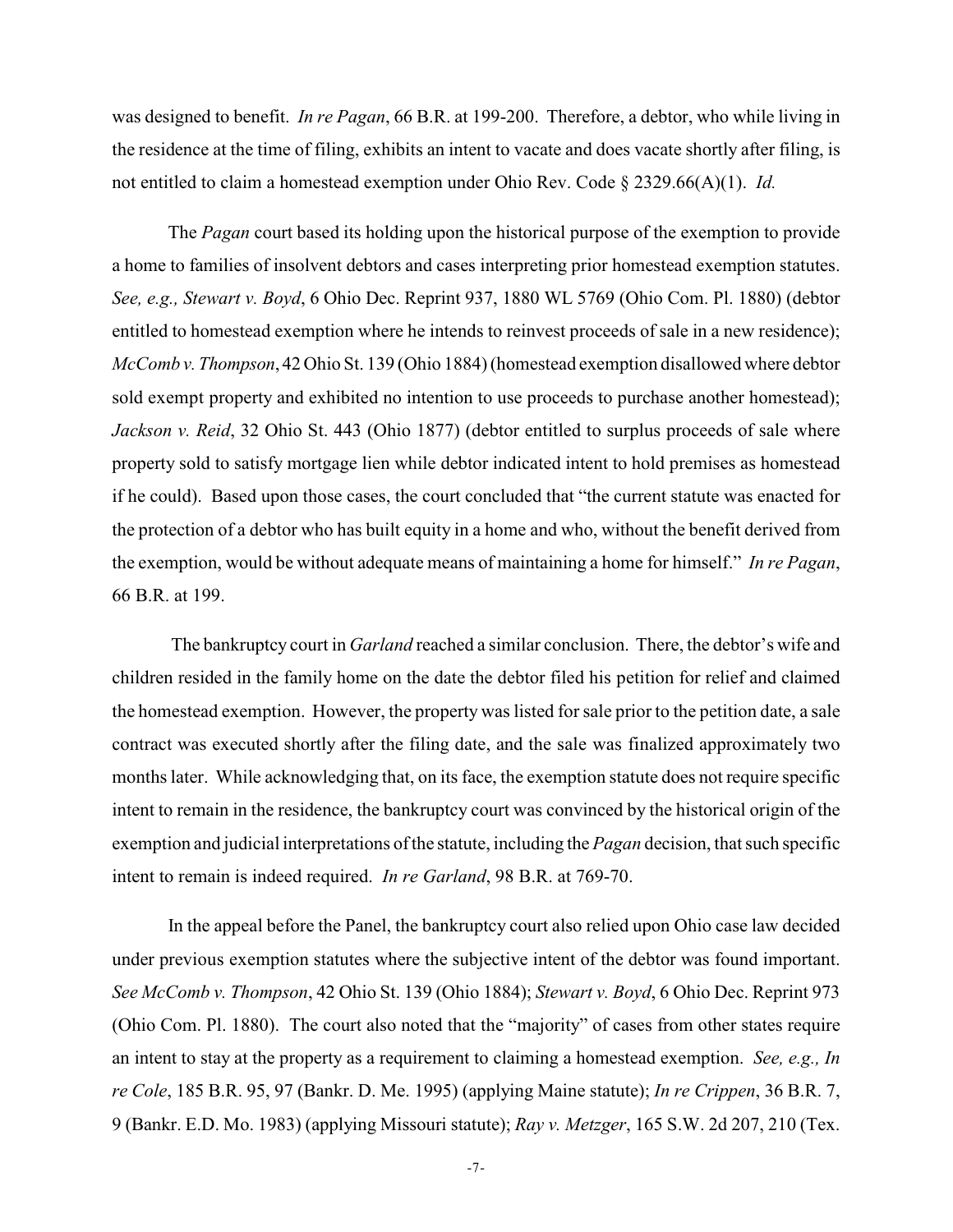Civ. App. 1942) (applying Texas statute).<sup>1</sup> The rationale behind the majority rule, as stated by the bankruptcy court, is that "because the purpose of the homestead exemption is to keep a roof over the heads of the debtor's family, the exemption statute ought not to apply if the debtor does not actually intend to use his property for shelter." (Bankr. Ct. Docket #76, Memorandum of Opinion, Oct. 14, 2010, at 3.) The bankruptcy court agreed with this rationale and found that a "debtor cannot claim a homestead exemption if, through his pre-petition behavior, he shows a clear intent to abandon the property immediately post-petition." (Bankr. Ct. Docket #76, Memorandum of Opinion, October 14, 2010, at 3.) Based upon this finding, the court held that the Debtors in the instant case could not claim a homestead exemption because they had shown a clear intent to abandon their Ohio home by entering into a sales contract pre-petition and ultimately selling the property four days after filing their petition for relief.

The Panel disagrees with the conclusion of the bankruptcy court in the instant appeal and chooses to follow the well-reasoned analysis of the bankruptcy court in *Cope*. The Debtors' intent to abandon the Ohio home post-petition is irrelevant and does not defeat the establishment of an allowable homestead exemption under Ohio law. On the date they filed their petition for relief, the Debtors were using the Ohio home as their principal residence, and therefore, they are entitled to the homestead exemption as provided by Ohio Rev. Code § 2329.66(A)(1)(b). As the *Cope* court stated, it is a well-established principle that exemptions are determined on the bankruptcy filing date. *White v. Stump,* 266 U.S. 310, 45 S. Ct. 103 (1924). In addressing a homestead exemption issue under Idaho law, the *White* court stated:

> When the law speaks of property which is exempt and of rights to exemptions, it of course refers to some point of time. In our opinion this point of time is the one as of which the general estate passes out of the bankrupt's control, and with respect to which the status and rights of the bankrupt, the creditors and the trustee in other particulars are fixed.

 $\frac{1}{1}$  None of the cases cited by the bankruptcy court involve the issue. In fact, in each of these cases, the property at issue was undeveloped land on which the debtors did not reside. The question was whether their intent to make the property their residence in the future was sufficient to claim their respective state's homestead exemptions.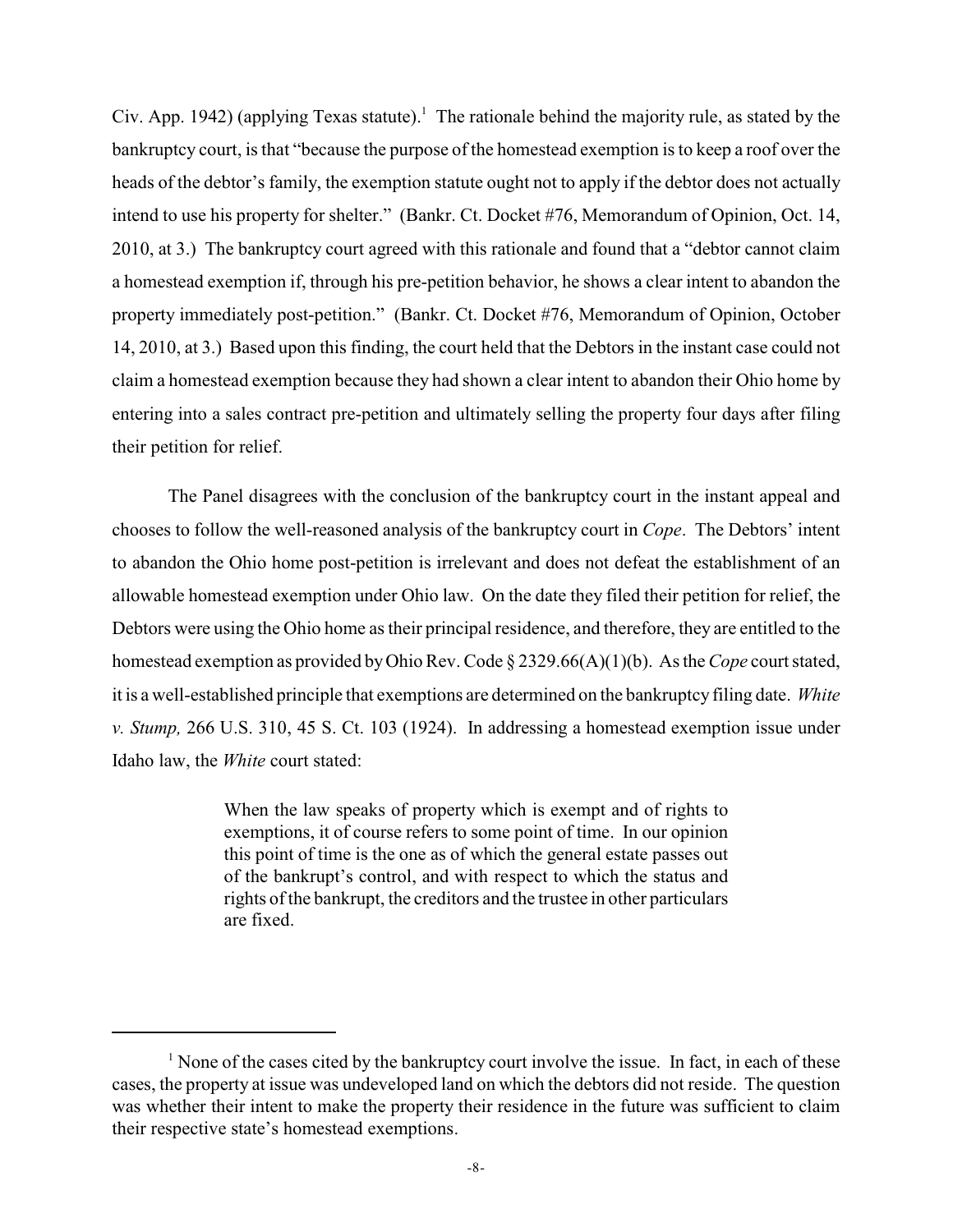266 U.S. at 313. While *White v. Stump* was decided under the Bankruptcy Act, the principle that a debtor's exemptions are determined as of the filing date remains good law under the Bankruptcy Code. *Owen v. Owen*, 500 U.S. 305, 314 n. 6, 111 S. Ct. 1833, 1838 n. 6 (1991) (exempt property is determined "on the date ofthe filing of the petition"); *Armstrong v. Peterson* (*In re Peterson*), 897 F.2d 935, 937 (8th Cir. 1990) ("[W]e hold today that only the facts existing on the date of filing are relevant to determining whether a debtor qualifies for a claimed exemption."); *Klein v. Chappell* (*In re Chappell*), 373 B.R. 73, 77 (B.A.P. 9th Cir. 2007) ("critical date for determining exemption rights is the petition date;" "exemptions . . . are determined on the date of bankruptcy and without reference to subsequent changes in the character or value of the exempt property"), *aff'd sub nom. Gebhart v. Gaughan* (*In re Gebhart*), 621 F.3d 1206 (9th Cir. 2010).

In fact, the Sixth Circuit Court of Appeals long ago recognized that a debtor's right to a homestead exemption under Ohio law is determined as of the date of the bankruptcy. *In re Stitt*, 252 F. 1, at \*6 (6th Cir. 1918) ("bankrupt's status at time of adjudication governs"). Additionally, Ohio cases interpreting earlier versions of the exemption statute also recognized that the right to a homestead exemption in Ohio is indisputable if the debtor is living on the property at the time the exemption is claimed. In *Stewart v. Boyd*, and *Jackson v. Reid*, the Supreme Court of Ohio and the Court of Common Pleas explained:

> If he has voluntarily abandoned [his residence] *before claiming it as exempt*, his right to claim it is gone. He cannot have two homesteads. If he leaves his homestead and moves elsewhere, making the latter residence his home, his right to the former is gone.

> What the homestead is, is a question of fact. *If the debtor be living upon the premises at the time the exemption is claimed, his right cannot be disputed* . . . .

*Stewart v. Boyd,* 6 Ohio Dec. Reprint 973, at \*3 (Ohio Com. Pl. 1880) (emphasis added); *Jackson v. Reid*, 32 Ohio St. 443, at 447 (Ohio 1877).<sup>2</sup>

In *McComb v. Thompson*, 42 Ohio St. 139 (Ohio 1884), upon which *Pagan, Garland,* and <sup>2</sup> the bankruptcy court in this case rely for the principle that the Debtors' intent is relevant, the debtor sold his home *before* a judgment lien creditor attempted to satisfy his judgment. The debtor had only the proceeds of the sale at the time he claimed the exemption. Therefore, the question became whether he could claim the exemption in the proceeds. The court found that the exemption did not apply because the debtor lacked intent to purchase another property. The Debtors here were still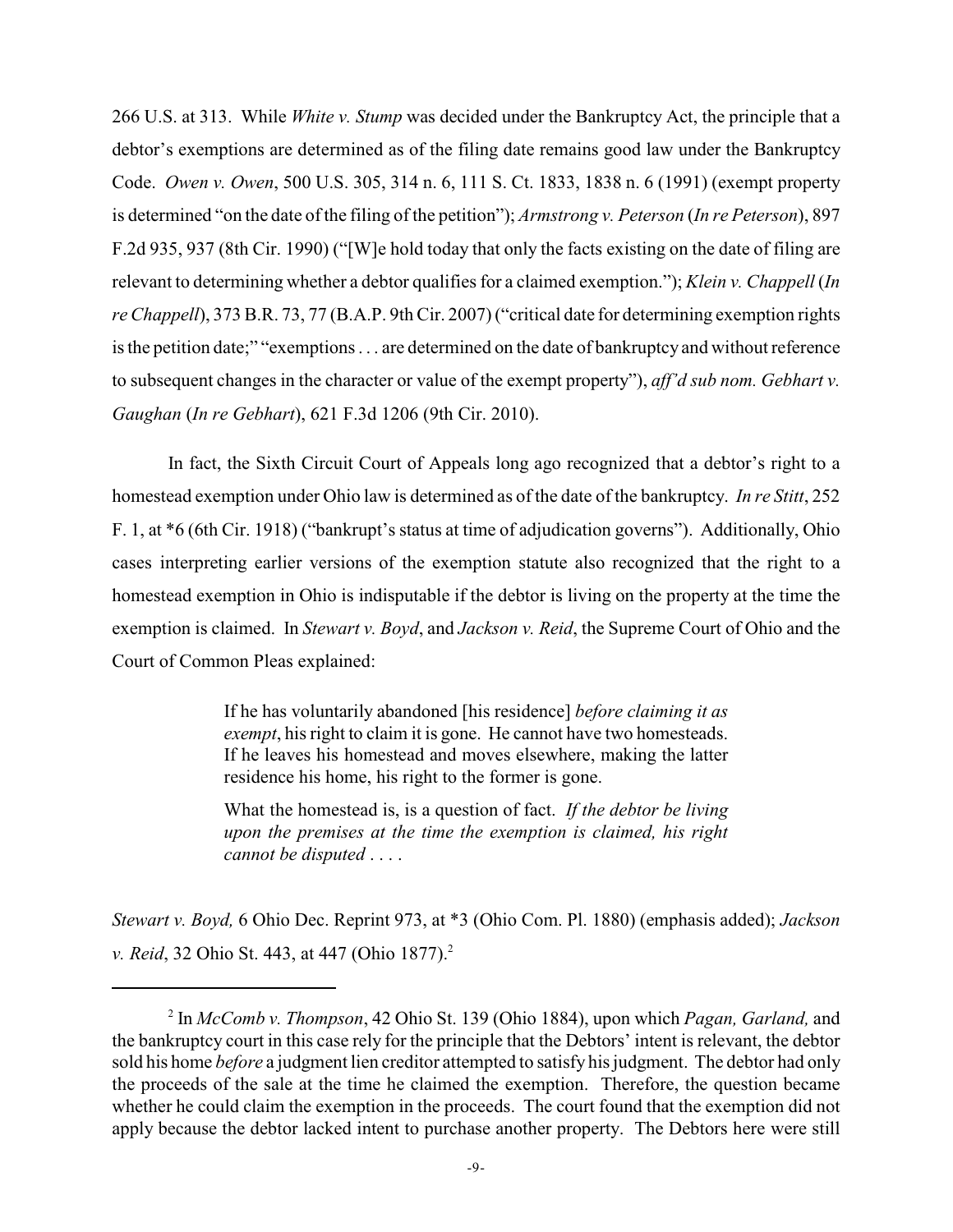While the Debtors' home was subject to an executory contract to sell on the day they filed their petition for relief in this case, the Debtors owned the home and used it as their residence. That is all the Ohio homestead exemption requires--that the debtor use the property as a residence. That determination must be made on the date the petition for relief is filed. As the Debtors argue, the plain language of the exemption statute requires no intent to remain; the statute simply states that the exemption applies to property that a person "uses as a residence." "When this language is coupled with the fact that a debtor's right to exemptions is determined as of the date the Petition is filed, [it follows] that an intent to abandon the property in the future does not defeat the exemption." *In re Cope*, 80 B.R. at 428.

 In the cases cited by the Trustee in support of her position, the courts concluded that the intent of a debtor to occupy a residence was a prerequisite to an allowable homestead exemption. However, those cases are inapplicable where the debtor is residing on the property and using it as a residence at the time the exemption is claimed. The issue of intent arose in the cases cited by the Trustee because the debtors were, at least temporarily, not residing on the claimed property. For purposes of the homestead exemption, however, abandonment of property consists of both an intent to abandon *and* actually leaving the premises. *Meadow Wind Health Care Ctr. v. McInnes*, No. 1999CA00338, 2000 WL 1055938 (Ohio Ct. App. 2000). Coupling the principle that exemptions are determined as of the date the petition for relief is filed with this definition of abandonment, in order to have abandoned one's property for homestead exemption purposes with respect to a bankruptcy case, one must have both intended to abandon and physically abandoned the property *before* filing their petition for relief.

On the date the Debtors filed their petition, they were using the residence in question. Without both intending to abandon the residence *and* physically abandoning the residence, the Debtors' occupancy of the home continued their residence status when the petition was filed entitling them to claim the homestead exemption in the aggregate amount of \$40,400. This conclusion conforms with the rule that Ohio exemption statutes are to be construed liberally in favor of the debtor, and that any doubt in interpretation should be in favor of granting the exemption, *Baumgart v. Alam* (*In re Alam*), 359 B.R. 142, 147-48 (B.A.P. 6th Cir. 2006) (citing, *inter alia, Daugherty v.*

using the property as their residence when they filed their petition and claimed the exemption.